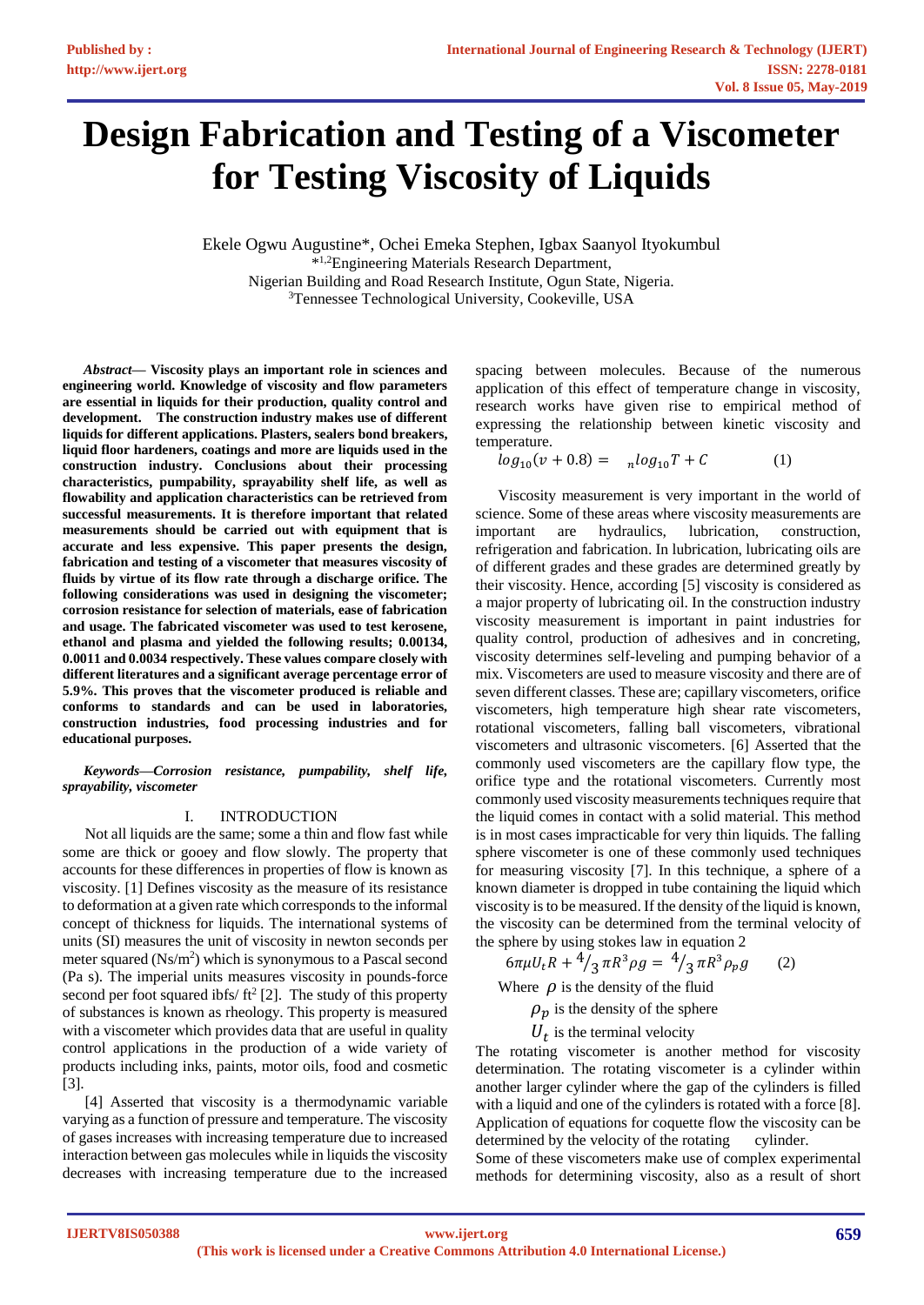dropping time as in the falling sphere viscometer, it is only recommended for fluids with viscosity equal to or greater than castor oil at room temperature. The commonly used viscometers are the orifice based viscometers [6]. These types of viscometers are used widely in paint and oil based industries. It consists of a reservoir, an orifice and a receiver. These viscometers measures viscosity in units of efflux time as the measurements consists of measuring the time it takes for a given fluid to travel from the orifice to the receiver. One major drawback of the instrument is that the set- up does not ensure that the pressure on the liquid remains constant and there is energy lost to friction at the orifice. Hence, this work is aimed at the development of an orifice apparatus that will ensure constant pressure during usage by incorporating a liquid feeder and an excess liquid drain pipe. This can be used an instrument for quality control in construction and other industries making use of liquids. This can also be used in laboratories to test viscosities of newly developed products in the industry.

## II. MATERIALS AND METHOD

#### *A. Materials*

The apparatus consists of a cylindrical liquid container, a water bath, the liquid feeder, the rigid stand, beaker and stop watch. The material used for the fabrication and testing of the apparatus are:

- i. mild steel angle iron
- ii. Stainless steel hollow pipe
- iii. Galvanised steel metal sheet
- iv. Mild steel billet
- v. Beaker

.

vi. Stop watch and test liquids

#### *B. Design and Material Selection for Components*

The various components were designed based on the following considerations.

- i. Liquid container: The material used for the liquid bath should be corrosion resistant, good conductor of heat and should be easily available at a cheap cost. Stainless steel was found worthy and was used for the liquid bath.
- ii. The dimension for the liquid bath was considered by getting a hollow cylinder of 5.0cm internal diameter that can hold 500ml of liquid. The required length was calculated to be 25.4cm. 25.4cm was cut from a stainless steel pipe of 5cm internal diameter using a hack saw. Both ends of the pipe were ground for smoothness.
- iii. The water bath: The material used for the water bath should be corrosion resistant, have good manufacturing properties, light weighted and should be readily available and cheap. Galvanized steel was chosen for the water bath. Considering the liquid container with two boiling rings on either side of the liquid container all in the water bath, the diameter was calculated to be 19.3cm. Considering clearance of 8cm then the diameter of the water bath was taken to be 27.3cm. The length of the sheet used to obtain a cylinder of 27.3cm diameter was computed using;

Length of the sheet =circumference of the cylinder  $= \pi d$  (3) "d" is the diameter of the cylinder and " $\pi$ " is 3.14 The dimension of the sheet used to make the water bath was marked out on a galvanized sheet of 1mm thickness using a scriber. The marked out portion was cut out using a trimming machine. The galvanized sheet was rolled and the ends were joined into a cylinder by knitting manually. The base of the cylinder was marked and cut. A bore of 2.6cm was made at the center of the base. This opening is the slot for the orifice billet. The base was put in its position.

- iv. Rigid Stand: The material selected for the rigid stand was mild steel angle iron because of its rigidity. The dimension of the angle bar used was 5cm\*5cm\*0.01cm thickness. 520cm was cut from the original length of a mild steel angle bar. The 520cm bar was cut into pieces to the required dimensions using a hack saw. The parts were welded together using electric arc welding machine
- v. Orifice Billet: Mild steel was used for the billet for the orifice because of its good manufacturing properties. 2.3cm was marked and cut from a mild steel billet of 2.6cm diameter. A drilling machine with a drill bit of 2mm diameter was used to drill through the billet at the center.

#### III. EXPERIMENTAL PROCEDURE, RESULTS AND DISCUSSION

### *A. Experimental Procedure*

The materials used for the testing of the apparatus are; the test liquids (water, ethanol, kerosene and plasma), glass beaker and a stop watch. The apparatus was cleaned and set up as shown in appendix A. The orifice was closed and water was put into the liquid container. The feeder tap was also closed and filled with water. Both taps were open and water was collected from the liquid container in a glass beaker. The time taking to discharge 50ml, 75ml, 100ml, 125ml and 150ml of water was recorded. Each trial was carried out three times to avoid random error. These readings were recorded and the average time was also recorded. The same experiment was carried out with the test liquids in three trials and the average time readings were recorded as shown in table 3.2

### *B. Theory*

Hagen poiseuille gives us a law relating viscosity of a fluid to the rate of flow as;

$$
\mu = \frac{p_{\pi r^4}}{8QL} \tag{3}
$$

Where; 
$$
\mu
$$
 = viscosity  
\n $P = \text{pressure gradient}$   
\n $r = \text{radius of pipe}$   
\n $Q = \text{flow rate}$   
\n $L = \text{length of } P, r, L$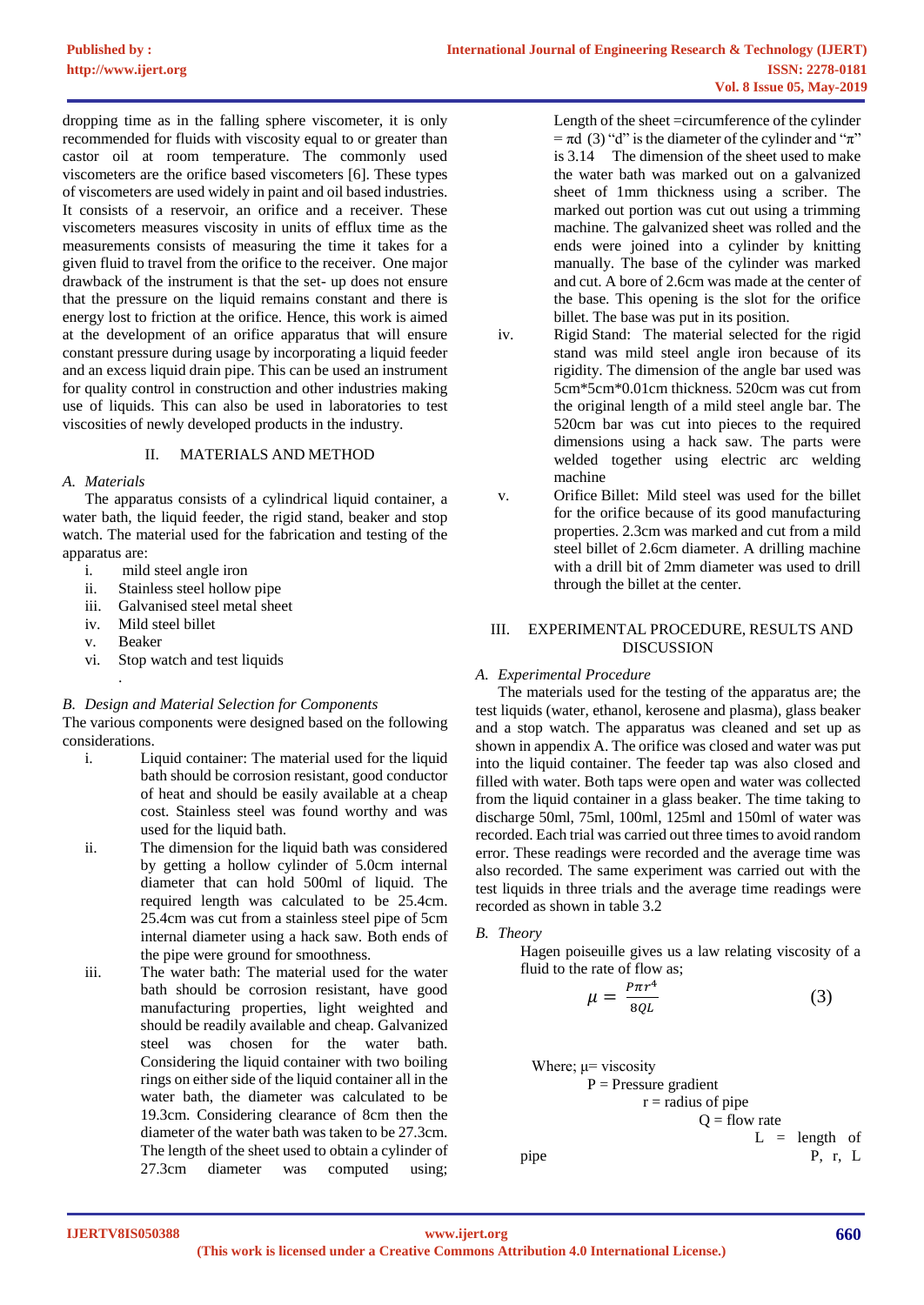and  $\pi$  are constants. Then equation 3 becomes;

$$
\mu \alpha Q \tag{4}
$$

Then for two dissimilar liquids then equation 4 can be rewritten as

$$
\frac{\mu_1}{\mu_2} = \frac{Q_1}{Q_2} \tag{5}
$$

And  $Q =$  volume of liquid discharged /time

It then follows that given two pairs of liquids of which the viscosity of one at room temperature is known (water for example) the ratio of their viscosities equals the slope of a graph volume discharged against time of discharge from the experiment conducted.

#### *C. Results and discusion of results*

Table 3.2: Experimental Results

| Volume | Water | Kerosene | plasma | Ethanol |
|--------|-------|----------|--------|---------|
| (ml)   | Time  | Time     | Time   | Time    |
|        | (sec) | (sec)    | (sec)  | (sec)   |
| 50.00  | 9.5   | 6.25     | 63.75  | 2.36    |
| 75.00  | 13.24 | 10.42    | 95.12  | 3.54    |
| 100.00 | 18.56 | 13.06    | 126.00 | 4.71    |
| 125.00 | 21.15 | 16.57    | 158.00 | 5,89    |
| 150.00 | 27.58 | 21.08    | 188.00 | 7.10    |

The results of the experiment conducted are presented in table 3.2. The graphical representation of the data are reflected in figures 1 - 4



Figure 1: Graph of volume against time for water



Figure 2: graph of volume against time for kerosene.



Figure 3: graph of volume against time of discharge for plasma



Figure 4: graph of volume against time for ethanol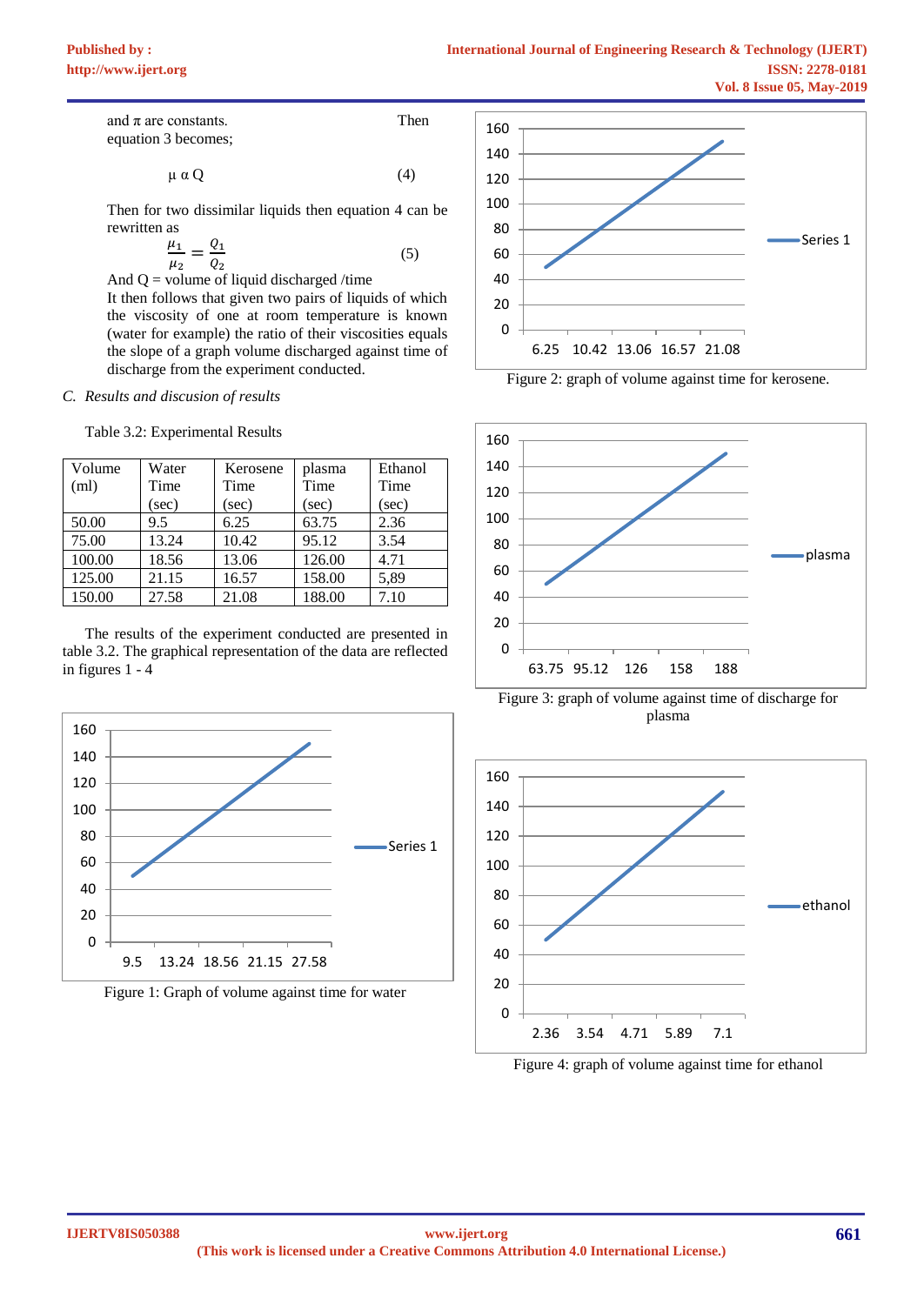The graphs of volume discharge against time for different test liquids are shown in Figures 1- 4

From Figure.1, the slope which is Q for water was calculated to be 5.39ml/s

From Figure.2, the slope Q for kerosene was calculated to be 8.13ml/s.

From Figure.3, the sloe of the graph of plasma was calculated to be 0.806ml/s

From Figure 4, the slope of the graph for ethanol was calculated to be 21.1ml/s

From equation 5, using water of known viscosity of 0.00089PaS, the viscosities for the various liquids were computed as reflected in table 3.3

Table 3.3: Experimental Values of Viscosity and Theoretical Values

| Tested liquid | Experimental       | Theoretical viscosity |  |  |  |
|---------------|--------------------|-----------------------|--|--|--|
|               | viscosity<br>Value | value (PaS)           |  |  |  |
|               | (PaS)              |                       |  |  |  |
| Kerosene      | 0.00134            | 0.00164               |  |  |  |
| Ethanol       | 0.0011             | 0.00109               |  |  |  |
| blasma        | 0.0034             | 0.00400               |  |  |  |

The results shows a linear relationship between the volume of liquid discharged and time for the discharge as reflected in Figure1 to Figure 4. The test results shows that ethanol had the fastest rate of flow of through the orifice of 21.1ml/s on the average. This is due to the low internal friction within the molecules of plasma compared to the other liquids while plasma had the slowest rate of flow of 0.806ml/s on the average. This is due to the high internal friction existing within the molecules of the plasma. The average flow rates of kerosene and water were; 813ml/s and 5.39ml/s respectively.

From the slopes obtained, the viscosities of the test liquid were computed using equation 5 and are presented in table 3.3. And the percentage error of the viscometer fabricated was determined as

 $percentage$   $error =$ actual value – expt value  $\frac{1}{\text{actual value}}$  X 100

This was calculated to be 1.8 percent, 0.9% and 15% for kerosene, ethanol and plasma respectively.

### *D. Conclusion*

The viscometer which determines the viscosity of fluids by virtue of their rates of flow through a circular orifice was designed and fabricated. The viscometer was tested and was found to have an average percentage error of 5.9%. This shows that the viscometer designed and fabricated is efficient and can be adopted for determining the viscosities of fluids.

#### REFERENCES

- [1] Symon, K (1971). Mechanics (Third ed.). Addison- Wisley. ISBN 0- 201-07392-7.
- [2] Godfrey, B.M. 2011. Experimental Results for Viscosity Measurements Performed on the International Space Station Using drop coalescence in Microgravity. Master's Thesis University of Tennessee, 2011. Retrieved from http://trace.tennessee .edu/uk\_gradthes/972
- [3] Building Construction Directory of Nigeria 2015.
- [4] White, F.M. (2003). Fluid Mechanics. New York, N.Y: McGraw Hill
- [5] Fuller, D (1986). "Theory and Practical of Lubrication for Engineers" 2nd Edition Mc-Graw. Hill Book Company, New York, U.S.A R. Nicole, "Title of paper with only first word capitalized," J. Name Stand. Abbrev., in press.
- [6] Abbas, K.A, Mohammed, A., Saleh, A.M. and Ebrahimian, M. (2010) "Suitability of Viscosity Measurement Methods for Liquid Food Variety and Applicability in Food Industry – A Review" Journal of Food Agriculture and Environment. Vol. 8 Pg 100-107.
- [7] Sutterby, J. L. (1973). Falling Sphere Viscometer. Journal of Physics E: Scientific Instrument, 6 (10). .M. Young, The Technical Writer's Handbook. Mill Valley, CA: University Science, 1989.
- Dontula, P., Mascosko, C.W., and Scriven, L.E.,(2005). "Origin of Concentric Cylinders Viscometry" Journal of Rheology, 49 (4), 807.



**VISCOMETER**